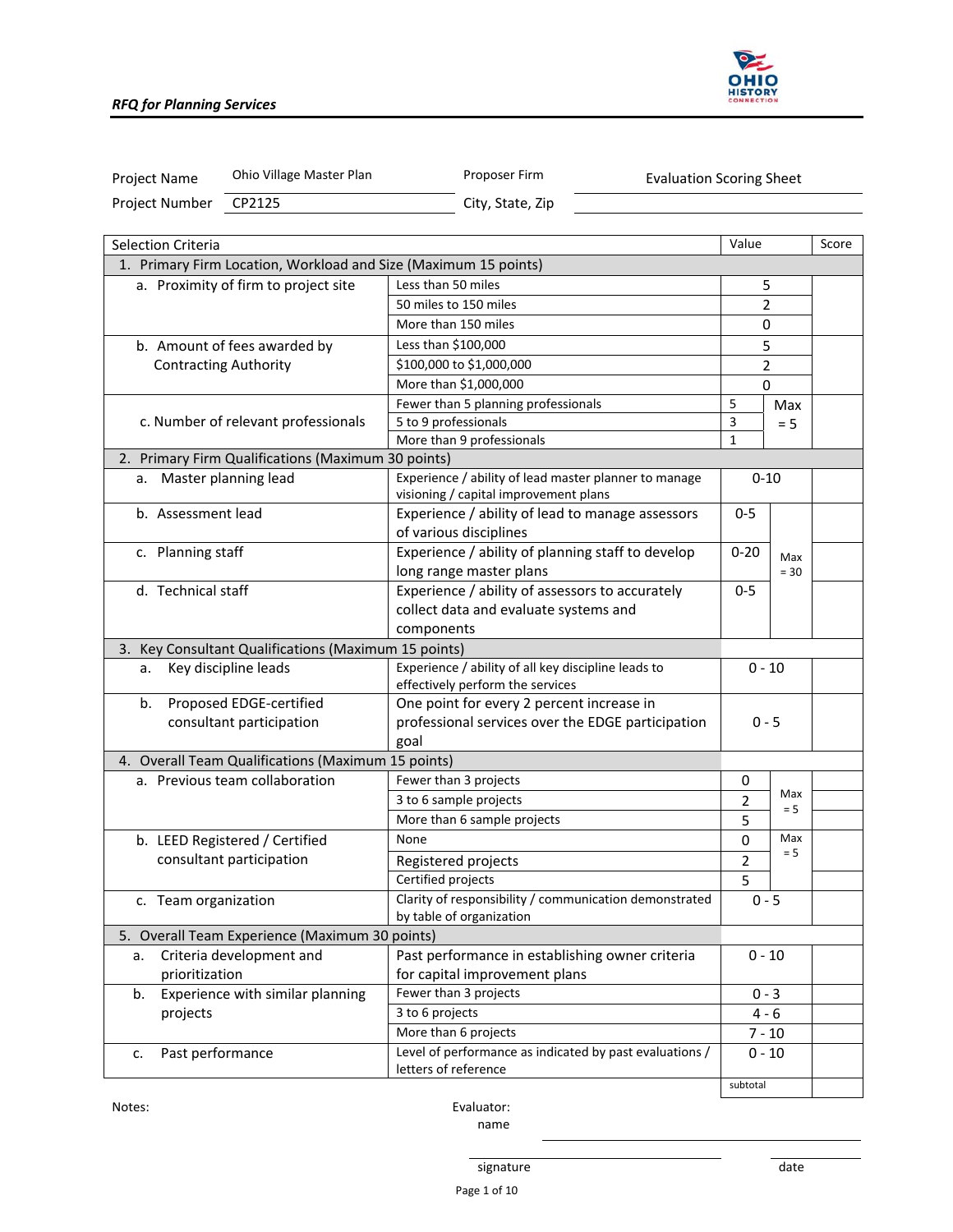

| <b>STATEMENT OF QUALIFICATIONS</b>                                                                       |                                                               |                   |            |                                                                       |                 |                                                  |                              |  |  |  |
|----------------------------------------------------------------------------------------------------------|---------------------------------------------------------------|-------------------|------------|-----------------------------------------------------------------------|-----------------|--------------------------------------------------|------------------------------|--|--|--|
|                                                                                                          |                                                               |                   |            |                                                                       |                 | <b>PART I - CONTRACT SPECIFIC QUALIFICATIONS</b> |                              |  |  |  |
|                                                                                                          | A. CONTRACT INFORMATION                                       |                   |            |                                                                       |                 |                                                  |                              |  |  |  |
|                                                                                                          |                                                               |                   |            | 1. PROJECT TITLE AND LOCATION (City and County)                       |                 |                                                  |                              |  |  |  |
|                                                                                                          | 2. ANNOUNCEMENT DATE<br>3. PROJECT NUMBER                     |                   |            |                                                                       |                 |                                                  |                              |  |  |  |
|                                                                                                          |                                                               |                   |            |                                                                       |                 |                                                  |                              |  |  |  |
|                                                                                                          |                                                               |                   |            |                                                                       |                 | <b>B. FIRM POINT OF CONTACT</b>                  |                              |  |  |  |
|                                                                                                          |                                                               |                   |            | 4. PROJECT REPRESENTATIVE NAME AND TITLE                              |                 |                                                  | 5. PRESIDENT / CEO           |  |  |  |
|                                                                                                          |                                                               |                   |            | 6. NAME OF FIRM (LEGAL NAME ON FILE WITH THE OHIO SECRETARY OF STATE) |                 |                                                  |                              |  |  |  |
|                                                                                                          |                                                               |                   |            |                                                                       |                 |                                                  |                              |  |  |  |
|                                                                                                          |                                                               |                   |            | 7. TELEPHONE NUMBER                                                   | 8. FAX NUMBER   |                                                  | 9. E-MAIL ADDRESS            |  |  |  |
|                                                                                                          |                                                               | 10. COUNTY        |            |                                                                       | 11. FTID NUMBER |                                                  | 12. WEB ADDRESS              |  |  |  |
|                                                                                                          |                                                               |                   |            |                                                                       |                 |                                                  |                              |  |  |  |
| <b>C. PROPOSED TEAM</b>                                                                                  |                                                               |                   |            |                                                                       |                 |                                                  |                              |  |  |  |
| (Complete this section for the lead firm or joint venture partners, and all key consultants.)<br>(Check) |                                                               |                   |            |                                                                       |                 |                                                  |                              |  |  |  |
|                                                                                                          | Lead Firm                                                     | Partner<br>$\geq$ | Consultant | 13. FIRM NAME                                                         |                 | 14. ADDRESS                                      | 15. ROLE IN THIS<br>CONTRACT |  |  |  |
| а.                                                                                                       |                                                               | 000               |            | □ Check if EDGE certified                                             |                 | $\Box$ Check if branch office                    | Miles from project site      |  |  |  |
| b.                                                                                                       |                                                               | 000               |            | $\Box$ Check if EDGE certified                                        |                 | $\Box$ Check if branch office                    |                              |  |  |  |
| c.                                                                                                       |                                                               | 000               |            | □ Check if EDGE certified                                             |                 | □ Check if branch office                         |                              |  |  |  |
| d.                                                                                                       | ◻                                                             | $\Box$            | $\Box$     | $\Box$ Check if EDGE certified                                        |                 | □ Check if branch office                         |                              |  |  |  |
| е.                                                                                                       |                                                               | 000               |            | □ Check if EDGE certified                                             |                 | □ Check if branch office                         |                              |  |  |  |
| f.                                                                                                       | □                                                             |                   | □          | □ Check if EDGE certified                                             |                 | $\Box$ Check if branch office                    |                              |  |  |  |
|                                                                                                          | $\Box$ (Attached)<br>D. ORGANIZATIONAL CHART OF PROPOSED TEAM |                   |            |                                                                       |                 |                                                  |                              |  |  |  |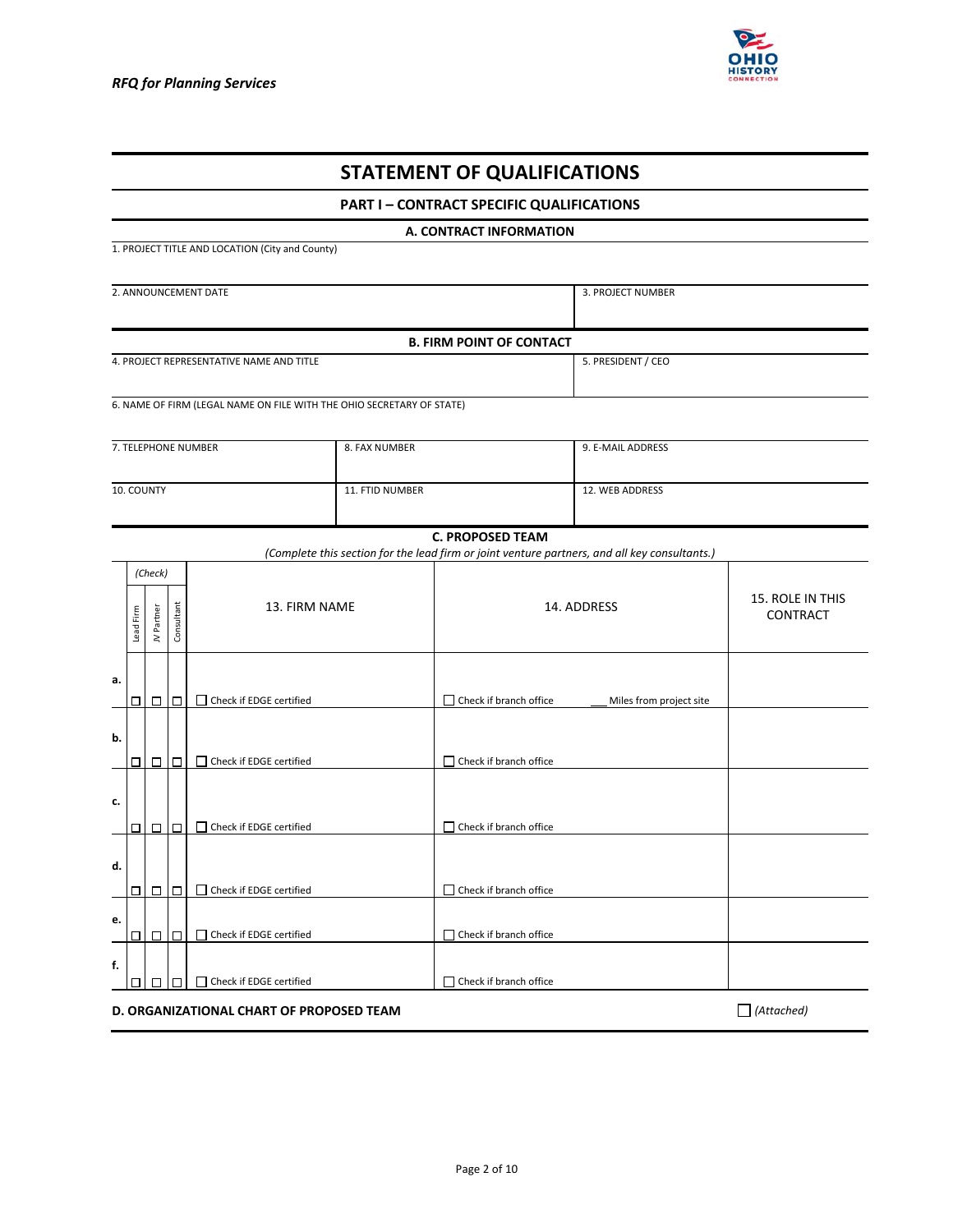



# **E. RESUMES OF KEY PERSONNEL PROPOSED FOR THIS CONTRACT**

*(Complete one Section E for each key person. Limit one page per person)* 

| <b>16. NAME</b>                                                                          | 17. ROLE IN THIS CONTRACT | <b>18. YEARS EXPERIENCE</b>                         |                      |  |  |
|------------------------------------------------------------------------------------------|---------------------------|-----------------------------------------------------|----------------------|--|--|
|                                                                                          |                           |                                                     | b. WITH CURRENT FIRM |  |  |
|                                                                                          |                           |                                                     |                      |  |  |
| 19. FIRM NAME AND LOCATION (City and State)<br>20. EDUCATION (Degree and Specialization) |                           | 21. CURRENT OH PROF REGISTRATIONS (List Discipline) |                      |  |  |
|                                                                                          |                           |                                                     |                      |  |  |

22. OTHER PROFESSIONAL QUALIFICATIONS (Publications, Organizations, Training, Awards, etc.)

|    | 23. RELEVANT PROJECTS (Up to a maximum of 5 samples) |                                                         |                              |                       |                                   |                                                     |  |  |  |
|----|------------------------------------------------------|---------------------------------------------------------|------------------------------|-----------------------|-----------------------------------|-----------------------------------------------------|--|--|--|
|    | (1) Title, Owner & Location                          | (3) Type of Construction,<br>(2) Building Type, Size &  |                              |                       | (4) Date Completed<br>Constructio |                                                     |  |  |  |
|    | (City, State)                                        | Project Cost / Performance                              | Delivery Model &<br>Services | Design                | (5) Example<br>Project Key No.    |                                                     |  |  |  |
|    |                                                      |                                                         |                              |                       | n                                 |                                                     |  |  |  |
|    |                                                      |                                                         |                              |                       |                                   |                                                     |  |  |  |
| a. |                                                      |                                                         |                              |                       |                                   |                                                     |  |  |  |
|    | (6) Role (Benefit / Value to Owner)                  |                                                         |                              |                       |                                   | $\Box$ Check if project performed with current firm |  |  |  |
|    |                                                      |                                                         |                              |                       |                                   |                                                     |  |  |  |
|    |                                                      |                                                         |                              |                       |                                   |                                                     |  |  |  |
|    | (1) Title, Owner & Location                          | (2) Building Type, Size &                               | (3) Type of Construction,    | (4) Date Completed    |                                   | (5) Example                                         |  |  |  |
|    | (City, State)                                        | Project Cost / Performance                              | Delivery Model &<br>Services | Design                | Constructio<br>n                  | Project Key No.                                     |  |  |  |
|    |                                                      |                                                         |                              |                       |                                   |                                                     |  |  |  |
|    |                                                      |                                                         |                              |                       |                                   |                                                     |  |  |  |
| b. |                                                      |                                                         |                              |                       |                                   |                                                     |  |  |  |
|    | (6) Role (Benefit / Value to Owner)                  |                                                         |                              |                       |                                   | $\Box$ Check if project performed with current firm |  |  |  |
|    |                                                      |                                                         |                              |                       |                                   |                                                     |  |  |  |
|    |                                                      |                                                         |                              |                       |                                   |                                                     |  |  |  |
|    | (1) Title, Owner & Location                          |                                                         | (3) Type of Construction,    | (4) Date Completed    |                                   |                                                     |  |  |  |
|    | (City, State)                                        | (2) Building Type, Size &<br>Project Cost / Performance | Delivery Model &<br>Services | Constructio<br>Design |                                   | (5) Example<br>Project Key No.                      |  |  |  |
|    |                                                      |                                                         |                              |                       | n.                                |                                                     |  |  |  |
|    |                                                      |                                                         |                              |                       |                                   |                                                     |  |  |  |
| c. |                                                      |                                                         |                              |                       |                                   |                                                     |  |  |  |
|    | (6) Role (Benefit / Value to Owner)                  |                                                         |                              |                       |                                   | $\Box$ Check if project performed with current firm |  |  |  |
|    |                                                      |                                                         |                              |                       |                                   |                                                     |  |  |  |
|    |                                                      |                                                         |                              |                       |                                   |                                                     |  |  |  |
|    |                                                      |                                                         | (3) Type of Construction,    | (4) Date Completed    |                                   |                                                     |  |  |  |
|    | (1) Title, Owner & Location<br>(City, State)         | (2) Building Type, Size &<br>Project Cost / Performance | Delivery Model &<br>Services | Constructio<br>Design |                                   | (5) Example<br>Project Key No.                      |  |  |  |
| d. |                                                      |                                                         |                              |                       | n                                 |                                                     |  |  |  |
|    |                                                      |                                                         |                              |                       |                                   |                                                     |  |  |  |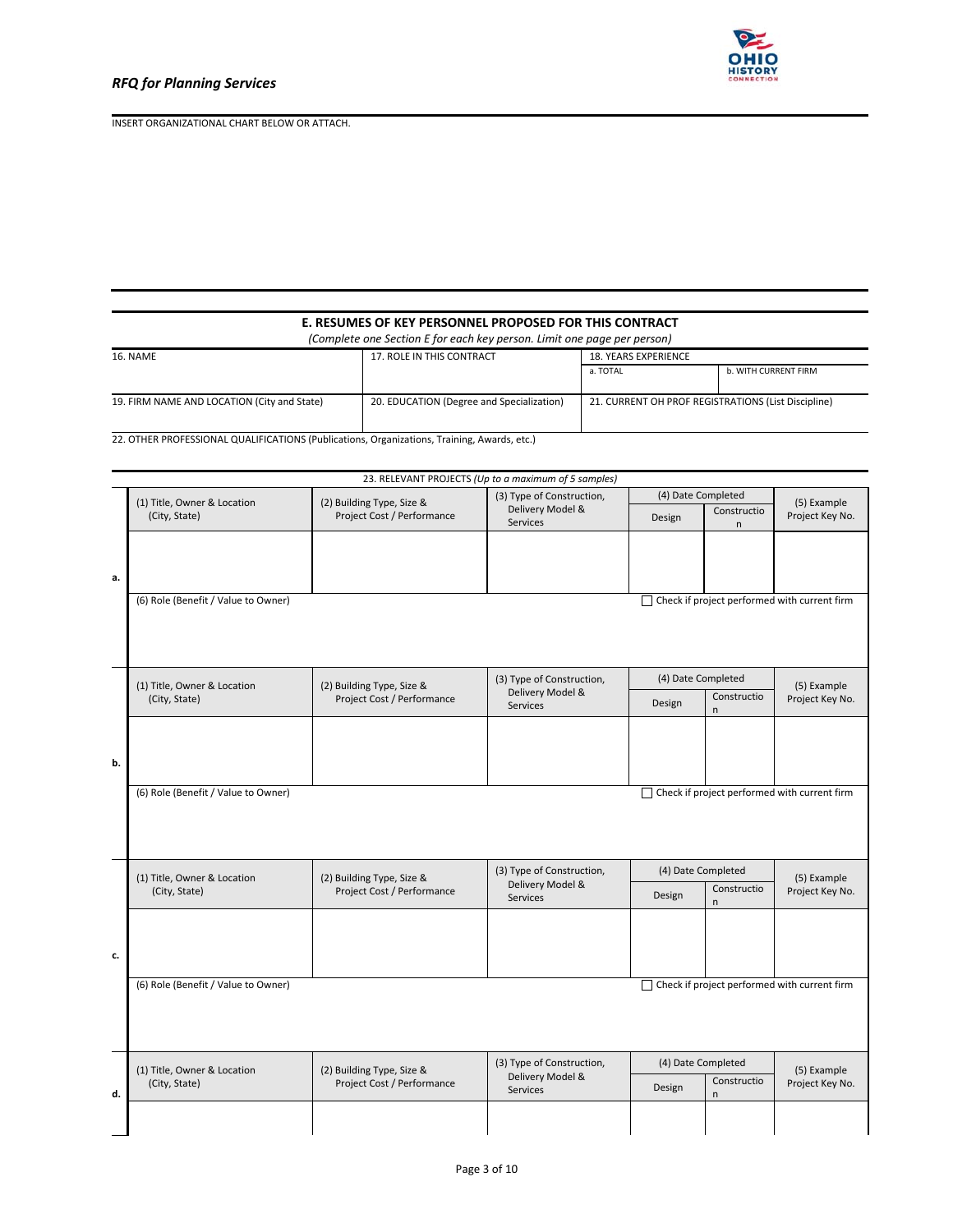# *RFQ for Planning Services*



|    | (6) Role (Benefit / Value to Owner)                                                        |                                                           |                           |                    |                 | $\Box$ Check if project performed with current firm |  |  |  |  |
|----|--------------------------------------------------------------------------------------------|-----------------------------------------------------------|---------------------------|--------------------|-----------------|-----------------------------------------------------|--|--|--|--|
|    | (1) Title, Owner & Location                                                                | (2) Building Type, Size &                                 | (3) Type of Construction, | (4) Date Completed |                 | (5) Example                                         |  |  |  |  |
|    | Delivery Model &<br>Project Cost / Performance<br>(City, State)<br><b>Services</b>         |                                                           | Design                    | Constructio<br>n   | Project Key No. |                                                     |  |  |  |  |
| e. |                                                                                            |                                                           |                           |                    |                 |                                                     |  |  |  |  |
|    | $\Box$ Check if project performed with current firm<br>(6) Role (Benefit / Value to Owner) |                                                           |                           |                    |                 |                                                     |  |  |  |  |
|    |                                                                                            |                                                           |                           |                    |                 |                                                     |  |  |  |  |
|    |                                                                                            | F. EXAMPLE PROJECTS WHICH BEST ILLUSTRATE PROPOSED TEAM'S |                           |                    |                 | 24. EXAMPLE PROJECT KEY NUMBER (1-                  |  |  |  |  |

| F. EAAIVIPLE PROJECTS WHICH DEST ILLOSTRATE PROPOSED TEAIVI S                             |                        |                                            |  |
|-------------------------------------------------------------------------------------------|------------------------|--------------------------------------------|--|
| <b>QUALIFICATIONS FOR THIS CONTRACT</b>                                                   | 10)                    |                                            |  |
| (Present as many projects as requested by the Contracting Authority, or a maximum of      |                        |                                            |  |
| 10 projects, if not specified. Complete one Section F for each project. Limit one page in |                        |                                            |  |
| lenath.)                                                                                  |                        |                                            |  |
| 25. TITLE AND LOCATION (City and State)                                                   | 26. YEAR COMPLETED     |                                            |  |
|                                                                                           | DESIGN (if applicable) | <b>CONSTRUCTI</b><br>ON (if<br>applicable) |  |

| 27. PROJECT OWNER'S INFORMATION |                          |                                  |                                               |  |  |  |  |
|---------------------------------|--------------------------|----------------------------------|-----------------------------------------------|--|--|--|--|
| a. PROJECT OWNER                | b. POINT OF CONTACT NAME | c. POINT OF CONTACT PHONE NUMBER | d. POINT OF CONTACT E-<br><b>MAIL ADDRESS</b> |  |  |  |  |

28. DESCRIPTION OF PROJECT *(Include project info, services, benefit/value, results, relevance, references, photographs/diagrams, awards/certifications, team members)* 

|    | 29. FIRMS FROM SECTION C INVOLVED WITH THIS PROJECT |                                    |                         |  |  |  |  |  |
|----|-----------------------------------------------------|------------------------------------|-------------------------|--|--|--|--|--|
| a. | (1) FIRM NAME                                       | (2) FIRM LOCATION (City and State) | (3) ROLE / RELATIONSHIP |  |  |  |  |  |
| b. | (1) FIRM NAME                                       | (2) FIRM LOCATION (City and State) | (3) ROLE / RELATIONSHIP |  |  |  |  |  |
| c. | (1) FIRM NAME                                       | (2) FIRM LOCATION (City and State) | (3) ROLE / RELATIONSHIP |  |  |  |  |  |
| d. | (1) FIRM NAME                                       | (2) FIRM LOCATION (City and State) | (3) ROLE / RELATIONSHIP |  |  |  |  |  |
| e. | (1) FIRM NAME                                       | (2) FIRM LOCATION (City and State) | (3) ROLE / RELATIONSHIP |  |  |  |  |  |
| f. | (1) FIRM NAME                                       | (2) FIRM LOCATION (City and State) | (3) ROLE / RELATIONSHIP |  |  |  |  |  |

#### **F. RELEVANT PROJECT EXPERIENCE MATRIX**

Major Scope of Work requirements as identified in the project advertisement.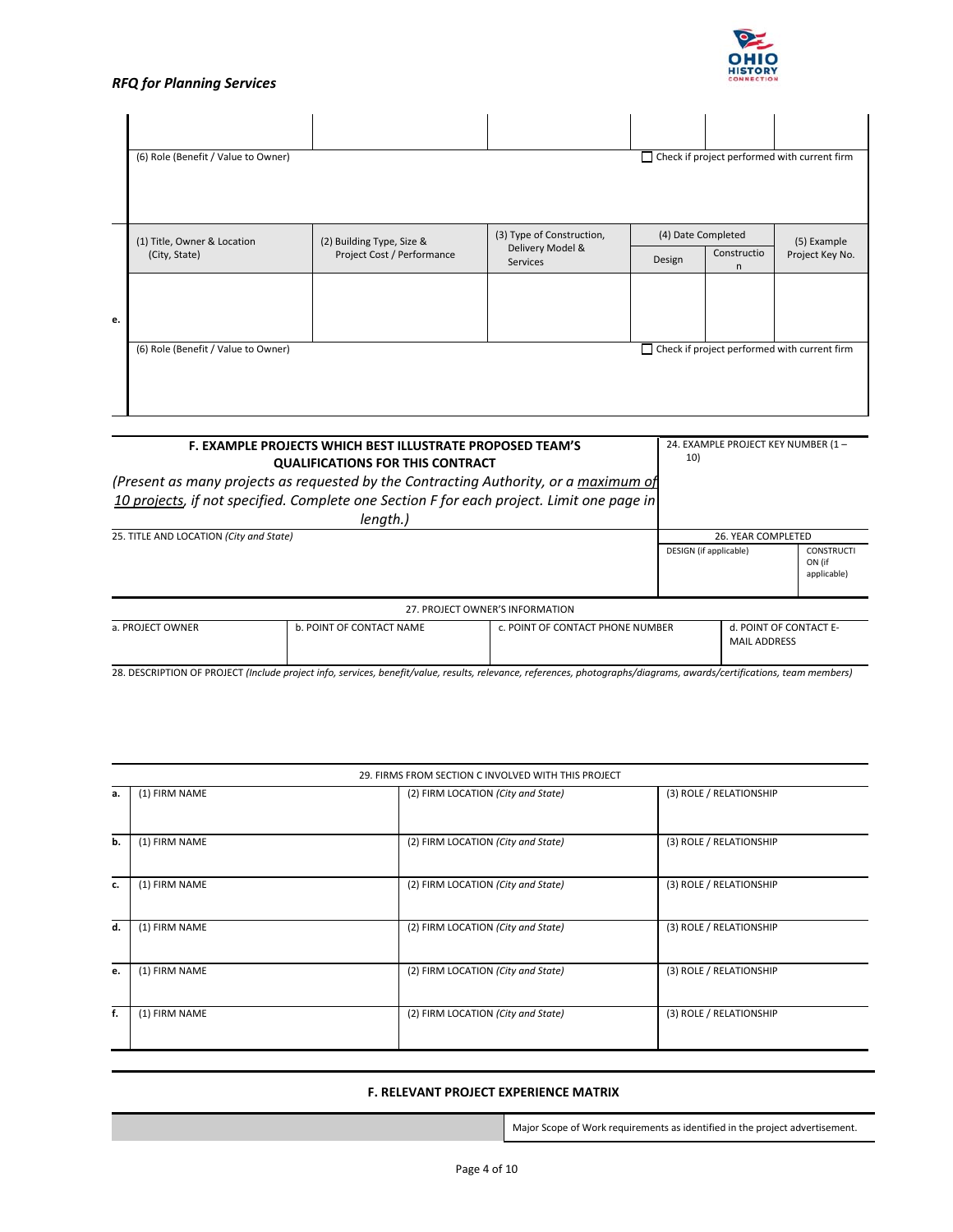

# *RFQ for Planning Services*

|                                                          |                                                         | Scope:       | Scope:         | Scope: | Scope:         | Scope: | Scope:                                        | Scope: | Scope:                                                                                                                                                                     | Scope: | Scope: |
|----------------------------------------------------------|---------------------------------------------------------|--------------|----------------|--------|----------------|--------|-----------------------------------------------|--------|----------------------------------------------------------------------------------------------------------------------------------------------------------------------------|--------|--------|
| Example Project Name (Place "X" under Project Scope)     |                                                         |              |                |        |                |        |                                               |        |                                                                                                                                                                            |        |        |
| $\mathbf 1$                                              |                                                         |              |                |        |                |        |                                               |        |                                                                                                                                                                            |        |        |
| $\overline{2}$                                           |                                                         |              |                |        |                |        |                                               |        |                                                                                                                                                                            |        |        |
| 3                                                        |                                                         |              |                |        |                |        |                                               |        |                                                                                                                                                                            |        |        |
| $\overline{\mathbf{4}}$                                  |                                                         |              |                |        |                |        |                                               |        |                                                                                                                                                                            |        |        |
| 5                                                        |                                                         |              |                |        |                |        |                                               |        |                                                                                                                                                                            |        |        |
| 6                                                        |                                                         |              |                |        |                |        |                                               |        |                                                                                                                                                                            |        |        |
| $\overline{7}$                                           |                                                         |              |                |        |                |        |                                               |        |                                                                                                                                                                            |        |        |
| 8                                                        |                                                         |              |                |        |                |        |                                               |        |                                                                                                                                                                            |        |        |
| 9                                                        |                                                         |              |                |        |                |        |                                               |        |                                                                                                                                                                            |        |        |
| 10                                                       |                                                         |              |                |        |                |        |                                               |        |                                                                                                                                                                            |        |        |
|                                                          | G. KEY PERSONNEL PARTICIPATION IN EXAMPLE PROJECTS      |              |                |        |                |        |                                               |        |                                                                                                                                                                            |        |        |
| 30. NAMES OF KEY PERSONNEL<br>(From Section E, Block 16) | 31. ROLE IN THIS CONTRACT<br>(From Section E, Block 17) | $\mathbf{1}$ | $\overline{2}$ | 3      | $\overline{4}$ | 5      | 32. EXAMPLE PROJECTS LISTED IN SECTION F<br>6 |        | (Fill in "Example Projects Key" section below before completing table.<br>Place "X" under project key number for participation in same or similar role.)<br>$\overline{7}$ | 8      | 9      |
|                                                          | Page 5 of 10                                            |              |                |        |                |        |                                               |        |                                                                                                                                                                            |        |        |

# **G. KEY PERSONNEL PARTICIPATION IN EXAMPLE PROJECTS**

|                            |                            | 32. EXAMPLE PROJECTS LISTED IN SECTION F                                       |  |  |  |  |  |                                                                        |  |  |
|----------------------------|----------------------------|--------------------------------------------------------------------------------|--|--|--|--|--|------------------------------------------------------------------------|--|--|
| 30. NAMES OF KEY PERSONNEL | 31. ROLE IN THIS CONTRACT  |                                                                                |  |  |  |  |  | (Fill in "Example Projects Key" section below before completing table. |  |  |
| (From Section E. Block 16) | (From Section E. Block 17) | Place "X" under project key number for participation in same or similar role.) |  |  |  |  |  |                                                                        |  |  |
|                            |                            |                                                                                |  |  |  |  |  |                                                                        |  |  |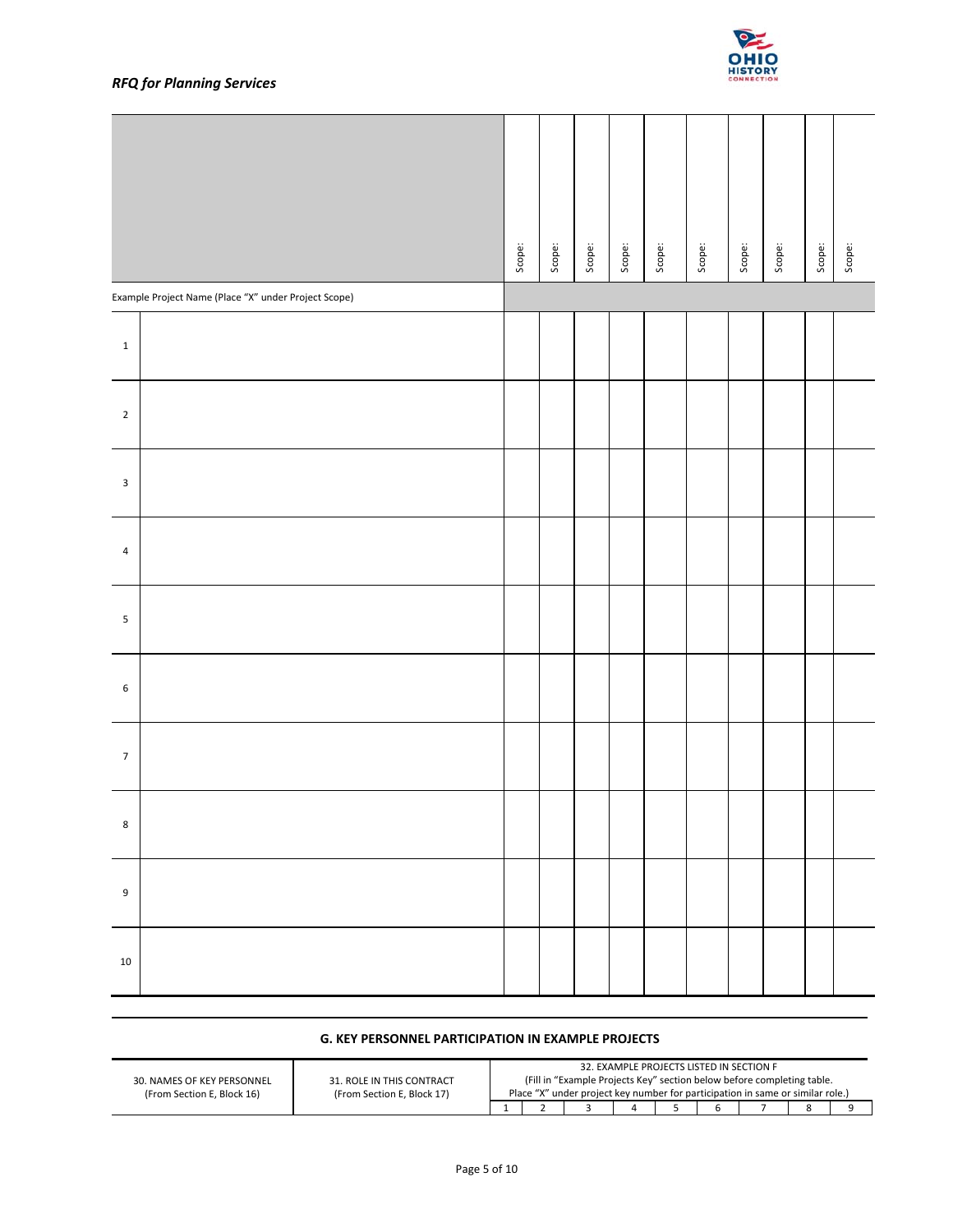

### **33. EXAMPLE PROJECTS KEY**

| NO. | TITLE OF EXAMPLE PROJECT (FROM SECTION F) | <b>NO</b><br>$\cdot$ | TITLE OF EXAMPLE PROJECT (FROM SECTION F) |
|-----|-------------------------------------------|----------------------|-------------------------------------------|
|     |                                           | 6                    |                                           |
| 2   |                                           | $\overline{ }$       |                                           |
| 3   |                                           | 8                    |                                           |
| 4   |                                           | 9                    |                                           |
| ╮   |                                           | 10                   |                                           |

## **H. ADDITIONAL INFORMATION**

34a. PROVIDE ANY ADDITIONAL INFORMATION REQUESTED BY THE CONTRACTING AUTHORITY. ATTACH ADDITIONAL SHEETS AS NEEDED.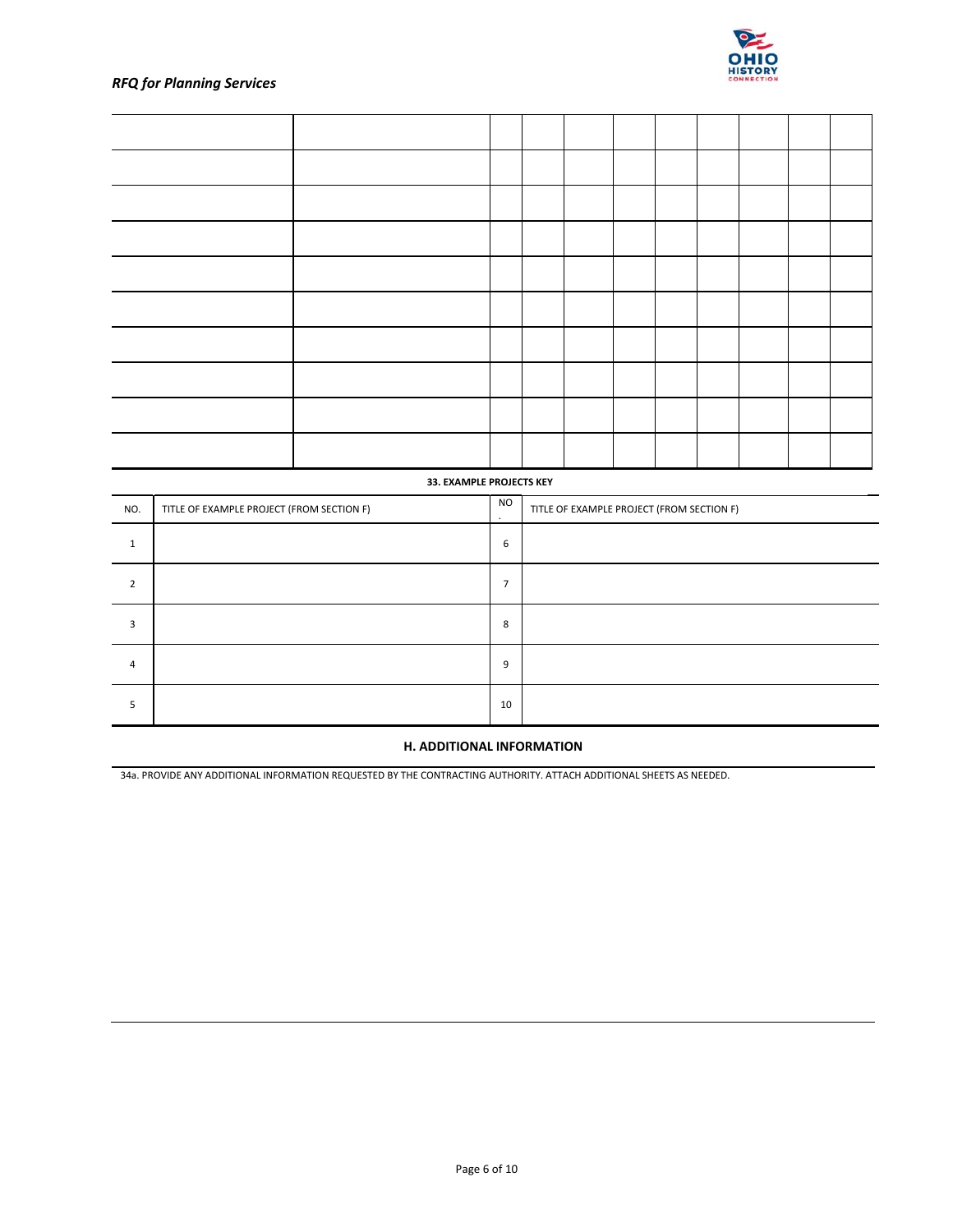

34b. PROVIDE ANY ADDITIONAL INFORMATION REQUESTED BY THE CONTRACTING AUTHORITY. ATTACH ADDITIONAL SHEETS AS NEEDED.

### **PROPOSER AFFIRMATION AND DISCLOSURE**

The Lead Firm or Joint Venture ("Proposer") acknowledges that by signing this Statement of Qualifications, that it affirms, understands, and will abide by the requirements of Executive Order 2011‐12K. If awarded a Contract, the Proposer affirms that both the Proposer and its Consultants and Subcontractors (as applicable) shall perform no services requested under the Contract outside of the United States.

The Proposer shall provide the locations where services under the Contract will be performed in the spaces provided below or by attachment. Failure to provide this information as part of its Statement of Qualifications will cause the Proposer to be deemed non‐responsive and no further consideration will be given to its Statement of Qualifications. If the Proposer will not be using Consultants or Subcontractors, indicate "Not Applicable" in the appropriate spaces.

1. Principal business location of the Proposer:

Address City, State, Zip

2. Location where services will be performed by Proposer:

Address City, State, Zip

Locations where services will be performed by Consultants and Subcontractors:

Address City, State, Zip

3. Location where state data will be stored, accessed, tested, maintained, or backed‐up, by Proposer:

Address City, State, Zip

Locations where state data will be stored, accessed, tested, maintained, or backed‐up by Consultants and Subcontractors:

Address **City**, State, Zip

Address City, State, Zip

Address City, State, Zip

Address City, State, Zip

Address City, State, Zip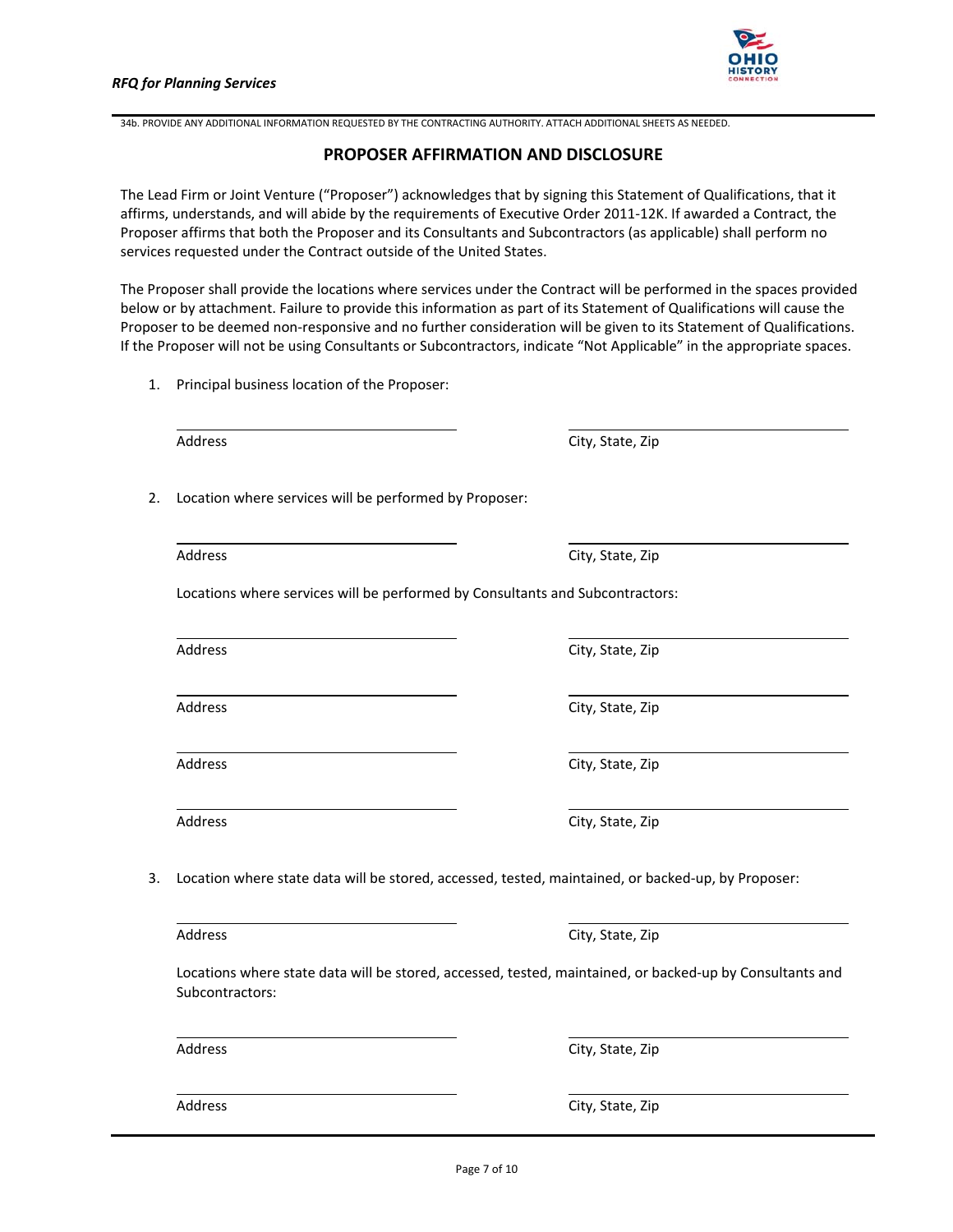

Address City, State, Zip

Address **City, State, Zip** 

**H. ADDITIONAL INFORMATION**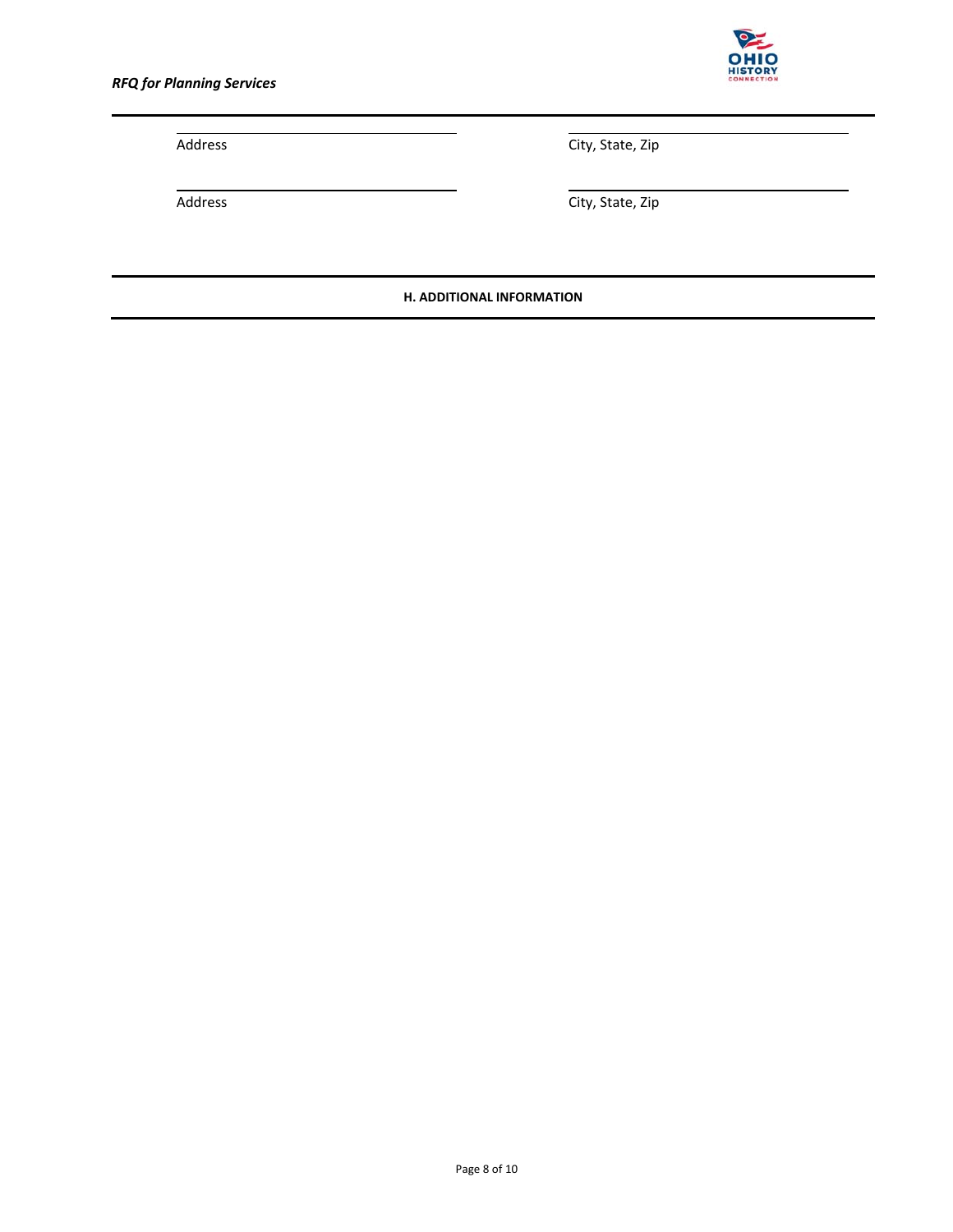

DATE

34e. PROVIDE ANY ADDITIONAL INFORMATION REQUESTED BY THE CONTRACTING AUTHORITY. ATTACH ADDITIONAL SHEETS AS NEEDED.

# **DISCLOSURE OF PAST PERFORMANCE**

The Lead Firm or Joint Venture and all Consultants identified in Section C shall disclose any lawsuits or claims initiated by public owners or requests to address issues on past projects by responding to the following questions. Summarize all team member firms on one page. Please indicate "none" for each firm when appropriate.

- 1. List any lawsuits, claims, or demands, related to the company or organization's participation on any public contract, during the past 5 years, whether the lawsuit, claim or demand was initiated by the public owner against the company or organization or initiated against the company or organization in its capacity as a subcontractor.
- 2. In the past five years, has the company or organization been requested by a public owner to return to address construction workmanship, performance, or installation issues. If yes, please state the project and type of contract, and describe your response to the request.

### **I. AUTHORIZED REPRESENTATIVE**

All of the foregoing in Part I is a statement of facts.

35. SIGNATURE 36.

37. NAME AND TITLE